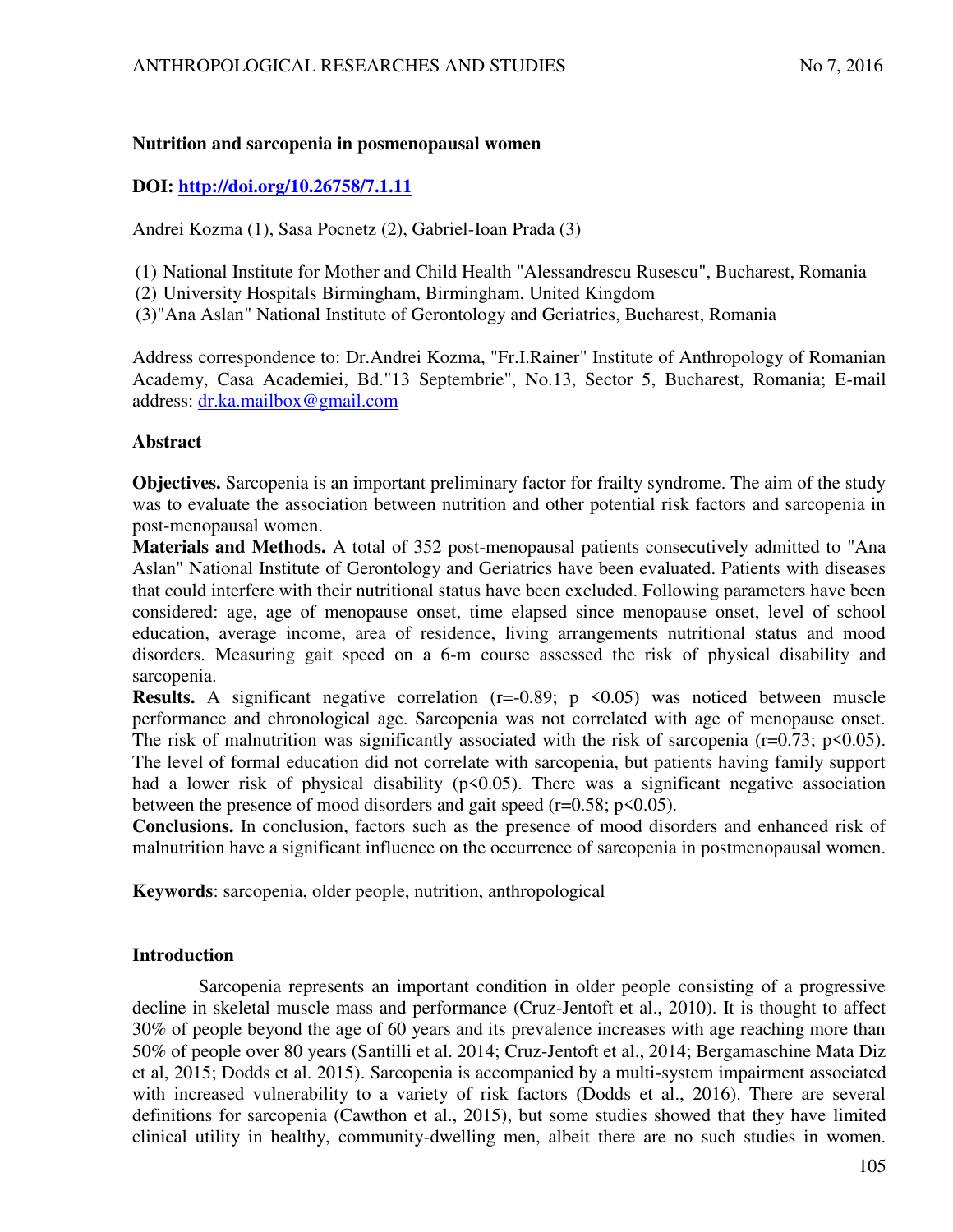However, by any definition, sarcopenia is correlated with several adverse health outcomes especially recurrent falls and increased risk of mortality.

There is a considerable overlap between sarcopenia and frailty, the latter being a syndrome relatively recently defined as a multisystem impairment associated with increased vulnerability to stressor events (Clegg et al, 2013). The definitions of the two conditions contain some similar items: gait speed, grip strength, muscle mass, weight loss. Many times frailty is accompanied by sarcopenia, but frailty is not always limited to sarcopenia and not all frail older people present sarcopenia, especially in early stages.

Inactivity is significantly correlated with loss of muscle mass and strength. This supports the idea that physical activity could be a protective factor for the prevention and also for the management of sarcopenia. Furthermore, one of the first steps to be taken in the management of sarcopenia or clinical frailty is to ensure that the sarcopenic patient is receiving correct and sufficient nutrition. Three main areas regarding dietary interventions have been considered: proteins, antioxidants and vitamin D. However, the quantity and composition of dietary protein intake for the prevention and treatment of sarcopenia are still controversial since a Cochrane review failed to find any significant improvement in functional benefit or reduction in length of hospital stay with supplements (Millan et al., 2009). There is a general consensus that low vitamin D levels require correction, but studies on its effects on strength and physical performance gave mixed results (Dodds et al., 2016; Collamati et al., 2016). Some observational studies have shown that persons with higher antioxidant status have better physical performance and a lower decline in walking speed (Kaiser at al., 2010). Nevertheless, to date, there are no clear data regarding the precise forms of free radical species responsible for muscle wasting and which specific antioxidants are likely to be of benefit.

Sarcopenia is more prevalent in women in most countries except Taiwan where sarcopenia is more than twice more prevalent in men and in Japan where there is no significant difference between the two genders (Bergamaschine Mata Diz et al., 2015). The age-related muscle mass reduction is not linear and does not occur with the same rates in men and women (Lindle et al., 1997). Some studies have shown that the accelerated loss of skeletal muscle mass and performance occurs earlier in women than in men, during the premenopausal period (Maltais et al., 2009). The decline in estrogen levels contributes to the redistribution of body fat to the visceral area, decreased bone mineral density and potentially loss of muscle tissue (Messier et al., 2011).

Sarcopenia has a great negative effect on survival and quality of life in older people. It is important to prevent or postpone as much as possible the onset of this condition, in order to enhance survival and to reduce the demand for long-term care. The main objective of this study is to evaluate the association of various potential risk factors with sarcopenia in postmenopausal women.

#### **Materials and Methods**

A total of 352 post-menopausal female patients consecutively admitted to "Ana Aslan" National Institute of Gerontology and Geriatrics were selected based on eligibility criteria. The inclusion criterion was postmenopausal status defined as at least 12 consecutive months of amenorrhea. Potential study participants were checked against the following exclusion criteria: moderate-to-severe and severe neurocognitive deficits, end-stage chronic diseases, patients in acute phase of chronic diseases or with acute diseases. Nutritional status was assessed with the Mini Nutritional Assessment ( $MNA^{\circledast}$ ) scale. The  $MNA^{\circledast}$  nutrition screening and assessment standardized instrument is a validated tool that identifies patients who are malnourished or at risk of malnutrition (Rubenstein LZ et al., 2001). It includes evaluations of seven domains: decreased nutritional uptake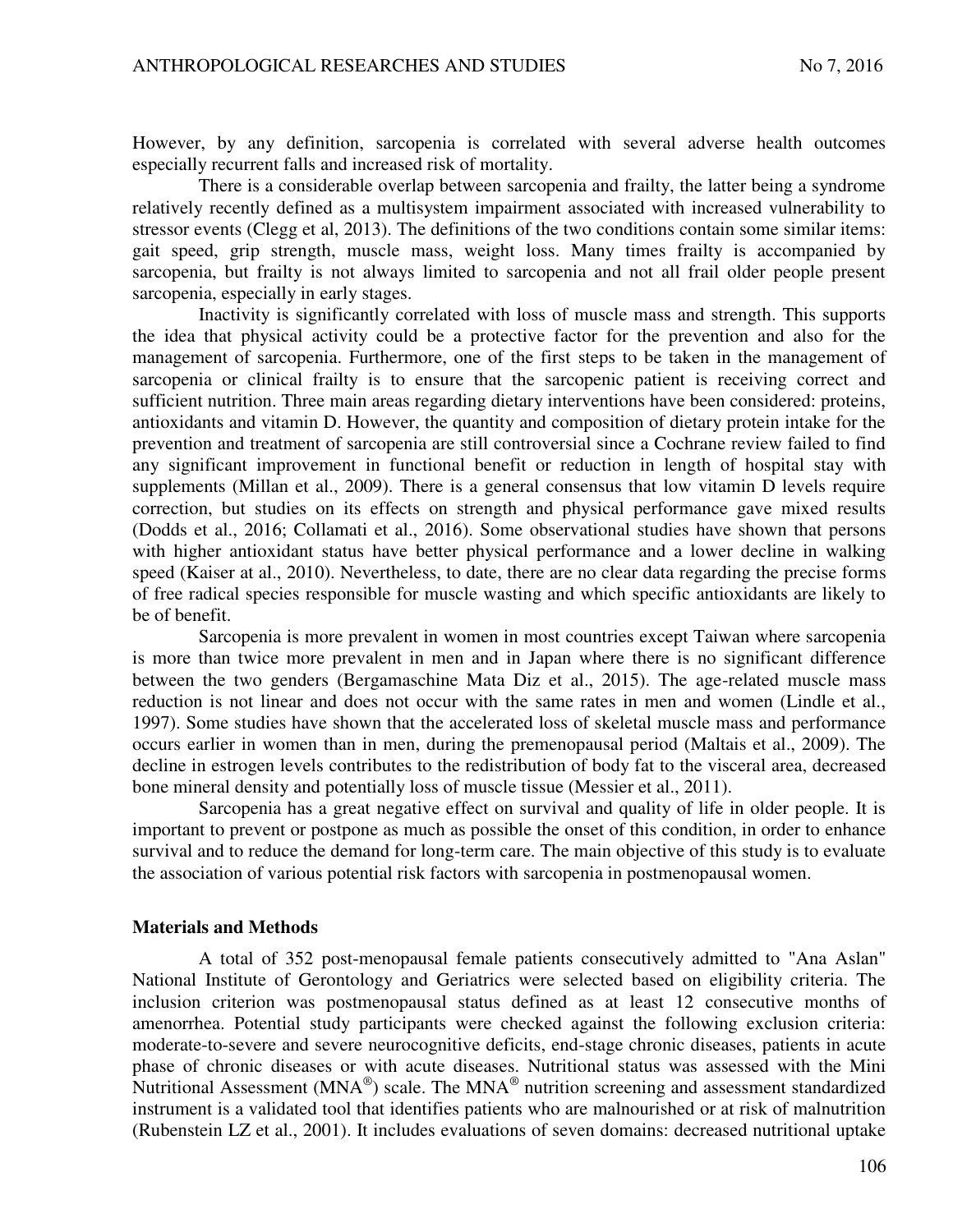due to lack of appetite or digestive tract disorders, weight loss, mobility assessment, psychological stress or acute illness, body mass index or calf circumference and neurocognitive and mood disorders. A score of 0-7 points classifies malnutrition, 8-11 points risk of malnutrition and 12-14 points normal nutritional status (Guigoz Y., 2006; Rubenstein LZ et al., 2001). The European Working Group on Sarcopenia in Older People (EWGSOP) developed recommendations on sarcopenia risk evaluation in clinical practice (Cruz-Jentoft AJ et al., 2010). In our study, we used the gait speed as an EWGSOP endorsed measure of muscle performance. According to EWGSOP, a cut-off point of >0.8 m/s ascertains the risk for sarcopenia (Cruz-Jentoft AJ et al., 2010). Investigators applied the 6-meter course walking assessment to each individual patient included in the study. Data from patients' charts have been collected: age, place of residence, income (pension slip), living arrangements (alone/not alone), the level of formal education, the presence of menopause and time elapsed since its onset, a diagnosis of mood disorders.

Student's t-test was used for testing the statistical significance of the differences between nutritional status groups for gait speed. A Pearson's correlation coefficient was used to assess associations between risk of sarcopenia and age, time elapsed since the onset of menopause and sociodemographic factors. A statistical significant level was considered for  $p \le 0.05$ . Statistical analysis was performed with the DATAPLOT software system.

# **Results**

The sociodemographic characteristics of the study group are depicted in Table 1. The mean age was 74 years (minimum 54, maximum 92) and most patients were living in urban areas. The majority of study participants had undergone at least 12 years of formal education. Compared to the national average monthly income, 62.5% of our study participants had higher pensions. Most persons (72.15%) were living with a spouse or other relatives. Depressive and anxiety disorders were present in 36.07% of patients.

|                             |                    | Study group ( $N = 352$ ) |  |
|-----------------------------|--------------------|---------------------------|--|
|                             |                    | Mean $(SD)/n$ (%)         |  |
| Age                         |                    | 74.08 (7.21)              |  |
| Age at menopause onset      |                    | 50.26(4.81)               |  |
| Years since menopause onset |                    | 23.37(2.12)               |  |
| Residence                   | rural              | 112 (31.81)               |  |
|                             | urban              | 240 (68.18)               |  |
| Level of education          | primary school     | 37(10.51)                 |  |
|                             | high-school        | 189 (53.69)               |  |
|                             | college/university | 126 (35.79)               |  |
| Income*                     | < 848              | 132(37.5)                 |  |
|                             | $\geq 848$         | 220(62.5)                 |  |
| Living arrangements         | alone              | 147 (41.76)               |  |
|                             | not alone          | 205 (58.23)               |  |
| Mood disorders              |                    | 127 (36.07)               |  |

**Table 1. Sociodemographic characteristics of the study group**

\*Average pension/month expressed in local currency RON.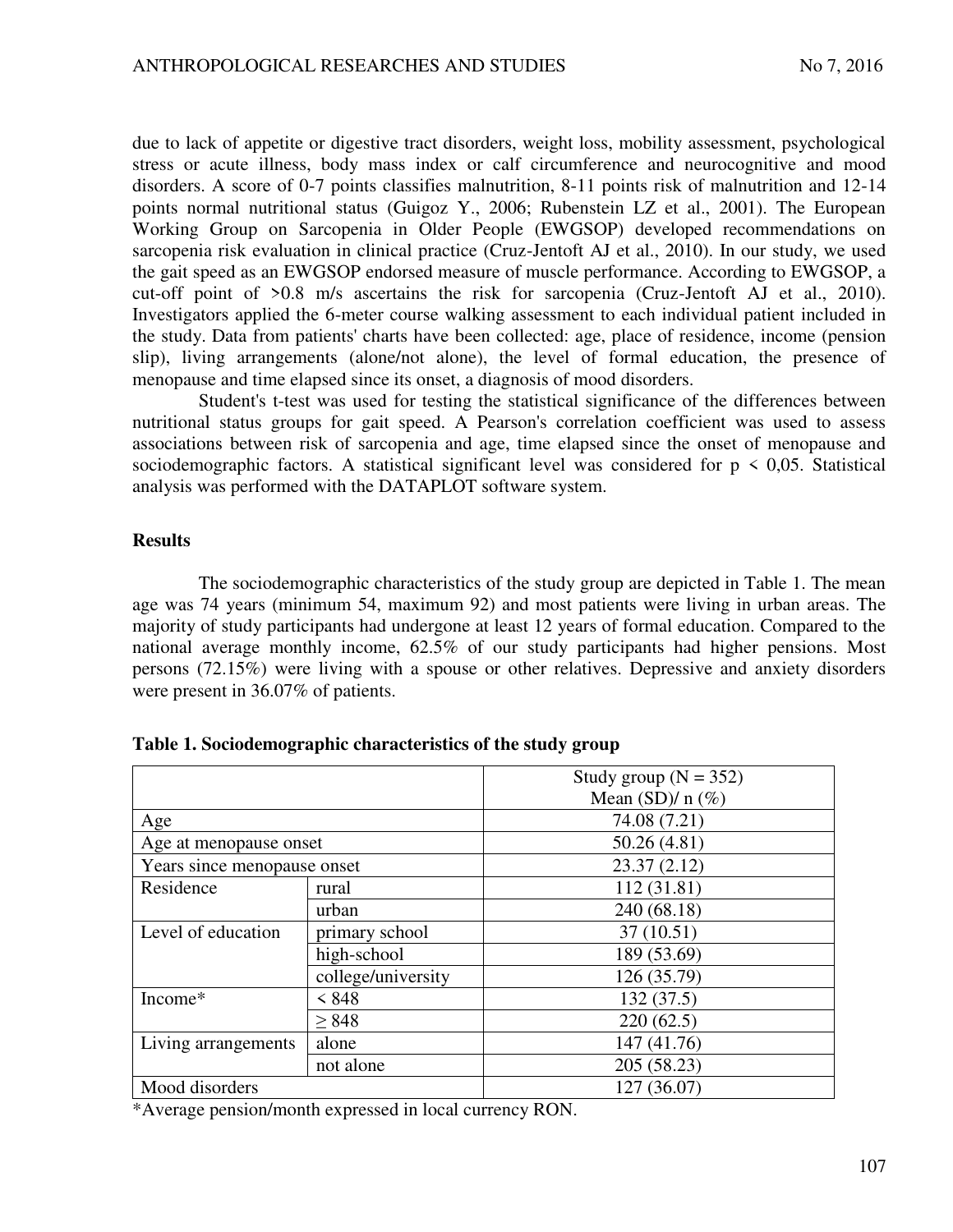Nutritional status evaluated with MNA® indicated that 20.44% of participants were malnourished or at risk of malnutrition and 79.56% had a normal nutritional status at the time of the assessment (Table 2). In our sample, 19.6% of postmenopausal women had gait speeds below the cut-off point for sarcopenia (Table 2).

| $MNA^{\circledR}$ Score              | $N(\%)$     |  |
|--------------------------------------|-------------|--|
|                                      |             |  |
| Malnutrition                         | 19(5.39)    |  |
| Risk of malnutrition                 | 53 (15.05)  |  |
| Normal nutritional status            | 280 (79.56) |  |
| High risk of sarcopenia <sup>*</sup> | 69(19.6)    |  |
| Low risk of sarcopenia*              | 283 (80.4)  |  |

\*Gait speed cut-off point 0.8 m/s

Based on the preliminary data, we performed multiple Student's t-test analyses to compare gate speed in patients living in urban and rural areas, patients with an income level below and above the national average, patients with low and high levels of formal education and persons living alone or with a spouse or relative. Because most patients had a normal nutritional status (79.56%) we could not perform a meaningful statistical comparison between groups. Gait speed was significantly lower in subjects living in urban areas compared to those living in rural zones (1.68 m/s; SD=0.21) respectively 1.94 m/s(SD=0.24);  $p \le 0.05$  (Table 3). We recorded significantly higher gait speeds in women with above national average pensions compared to those with low income ( $p \le 0.05$ ). There was a significant difference in walking speed in patients living alone compared to those living with a spouse or a relative who performed better ( $p \le 0.05$ ). We found no statistical difference in walking speed test for groups with different level of education ( $p > 0.05$ ) (Table 3).

| Gait speed(m/s)           | $N/\%$      | Mean $(SD)$ | p value     |
|---------------------------|-------------|-------------|-------------|
|                           |             |             |             |
| Urban                     | 240 (68.18) | 1.68(0.21)  | $p = 0.04$  |
| Rural                     | 112 (31.81) | 1.94(0.24)  |             |
| Low income                | 132(37.5)   | 1.47(0.37)  | $p = 0.02$  |
| High income               | 220(62.5)   | 2.01(0.24)  |             |
| Low education level       | 226 (64.20) | 2.07(0.19)  | $p = 0.19$  |
| $(primary + high school)$ |             |             |             |
| Higher education level    | 126 (35.79) | 2.04(0.22)  |             |
| Living alone              | 147 (41.76) | 0.89(0.18)  | $p = 0.008$ |
| Not loving alone          | 205 (58.23) | 2.11(0.28)  |             |

| Table 3. Gait speed in various interest groups |
|------------------------------------------------|
|------------------------------------------------|

p<0.05 was considered statistically significant; 95% CI

Analyzing various types of factors that could influence the presence of sarcopenia, a negative significant correlation  $(r=-0.89; p \le 0.05)$  between chronological age and muscle performance represented by gait speed has been identified. Nevertheless, the age at menopause onset did not correlate with walking speed ( $r=0.45$ ;  $p = 0.08$ ). Another factor that had a significant positive association with enhanced risk of sarcopenia was the presence of mood disorders (r=0.58;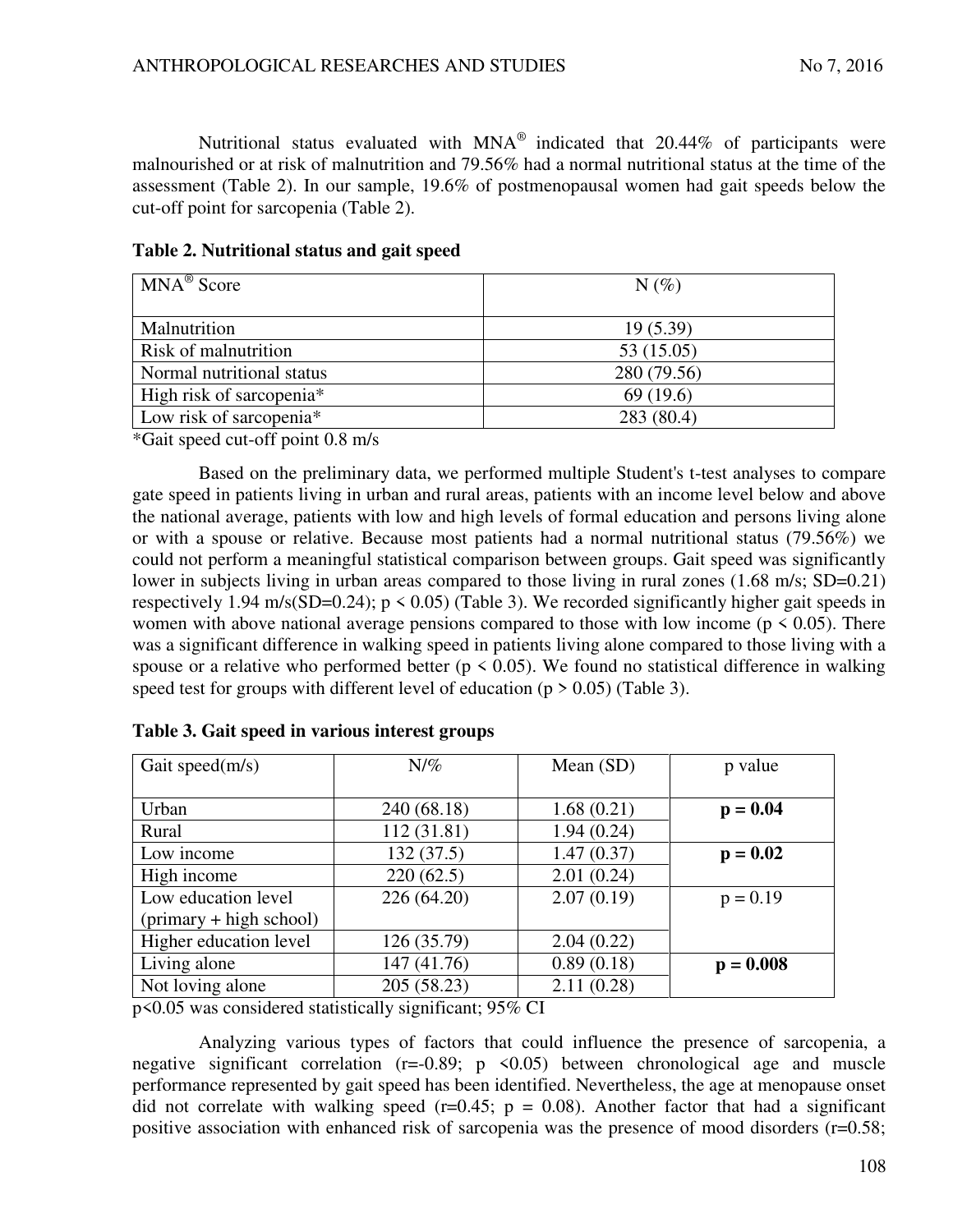$p(0.05)$ . The risk of malnutrition was significantly associated with the risk of sarcopenia (r=0.73;  $p \leq 0.05$ ).

### **Discussion**

Recently, sarcopenia and its most important consequence frailty syndrome have gained an increasing attention. This was mainly due to an interesting correlation between sarcopenia and frailty syndrome, on one side, and vulnerability to various risk factors, on the other side. In our sample of postmenopausal women, the prevalence of enhanced risk of sarcopenia was 19.6%. Walking speeds below the threshold for sarcopenia risk were more frequent among postmenopausal women in other reports (McGinn AP et al., 2008; Bohannon RW et al., 2011; Park H et al., 2013). The enhanced risk of sarcopenia was positively associated with older age. Nevertheless, in our study, the age at menopause onset did not correlate with sarcopenia. It seems that early menopause does not have a significant influence on sarcopenia, presumably because other factors have a higher impact. Mood disorders favored the occurrence of sarcopenia possibly due to their effects both on the level of exercise and on a proper diet (Fujita S et al., 2004). Post-menopausal women from rural areas have a lower prevalence of sarcopenia, most probably due to their lifestyle that includes a higher level of exercise and also possibly due to a longer exposure to sun, Vitamin D being involved in striated muscle metabolism. We could not evaluate the correlation with serum levels of Vitamin D. Level of school education does not seem to have any impact on muscular performance. However, the presence of a support network, especially living with a family member has a significant role in preventing sarcopenia. In addition, income level was negatively correlated with sarcopenia, a lower income being associated with increased risk of physical disability, possibly by having a negative impact on dietary habits. Increased risk of malnutrition was strongly associated with lower gait speeds. Higher income potentially linked to better quality nutrition represents a protective factor against the risk of sarcopenia in older women. Living in rural areas and having family support are beneficial circumstances reflected in a lower risk of physical disability. Larger, longitudinal studies are needed to identify lifestyle and socio-economic factors that have a potentially significant impact on sarcopenia in older age.

# **Conclusion**

Factors such as the presence of mood disorders and enhanced risk of malnutrition have a significant influence on the occurrence of sarcopenia and they need a careful assessment and management in order to prevent the onset of this condition considered a precursor of frailty syndrome. Older women living alone, in urban areas and with low income are especially at risk for physical disability.

# **References**

- 1. Bohannon, R.W., Williams Andrews, A., 2011. Normal walking speed: a descriptive metaanalysis. *Physiotherapy*, Sep, 97(3), pp.182-9.
- 2. Cawthon, P.M., Blackwell, T.L., Cauley, J., et al., 2015. An evaluation of the usefulness of consensus definitions of sarcopenia in older men: results from the observational Osteoporotic Fractures in Men (MrOS) cohort study. *Journal of the American Geriatrics Society*, 63(11), pp.2247-2259.
- 3. Clegg, A., Young, J., Iliffe, S., Rikkert, M.O., Rockwood, K., 2013. Frailty in elderly people. *Lancet*, Mar 2, 381 (9868), pp.752-762.